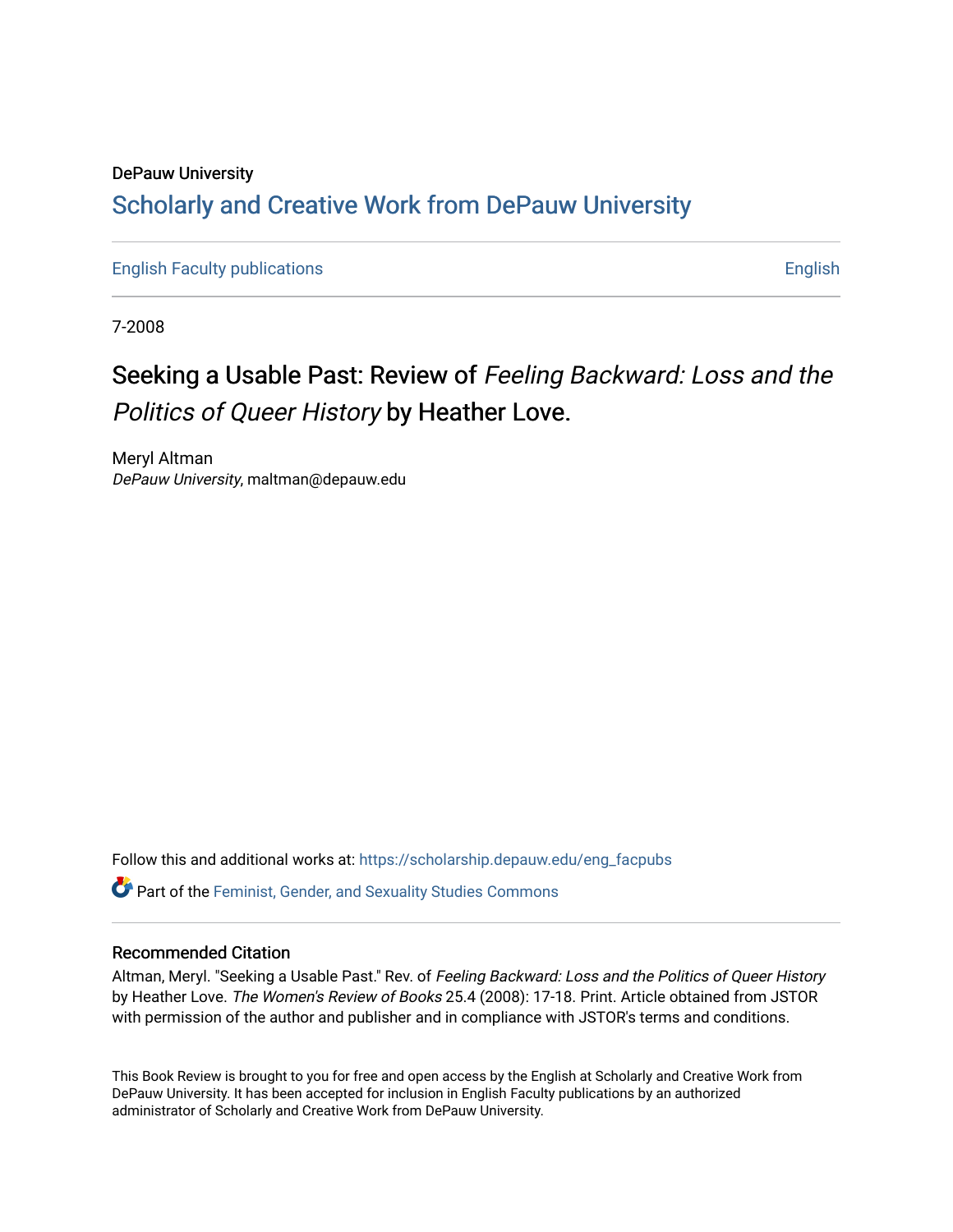

All the new thinking is about loss. In this it resembles all the old thinking.

#### -Robert Hass, "Meditation at Lagunitas"

if it makes you happy it can't be that bad but if it makes you happy then why the hell are you so ... sad

-Sheryl Crow

as success spoiled queer theory? No. But we're in an odd place with it. It's like somebody who was expected (who half expected herself) to be a teenage suicide waking up to find herself middle aged, reasonably solvent, and apparently envied by others; or like someone who was diagnosed with AIDS in the eighties and is still walking around. It's awfully good to be alive; but rather disappointing to find out that the world has meanwhile been going on with its business more or less as usualconsumer capitalism, racist wars, world hunger, nothing good on TV.... To be sure, the queer welcome in Bushworld remains tenuous, and we have to resist the temptation to smugly celebrate our success-since not everyone shares it, and it could vanish quicker than you can say "assimilated European Jewry between the wars." But we should also resist the temptation to romantically exaggerate the dangers, which are currently lived mostly by those who are poor, young, sexually marginal, unlucky. It feels indecent to be depressed when "we have come so far"; but it also feels indecent (and impossible) not to be.

Heather Love's Feeling Backward is among the best of a recent spate of books that attempt to speak to this situation, as it manifests itself both in academia and in the wider political world. "Backwardness," Love explains,

means many things here: shyness, ambivalence, failure, melancholia, loneliness, regression, victimhood, heartbreak, antimodernism, immaturity, self-hatred, despair, shame. I describe backwardness both as a queer historical structure of feeling and as a model for queer historiography.

Thus, her title refers to a wide range of texts and contexts: Walter Pater's diffuse, pre-identitarian erotics; Willa Cather's antimodernist ethic of friendship; Radclyffe Hall's failure to anticipate the liberationist agendas of lesbian feminism; and activists mobilizing around "queer shame" who parade with placards reading, "Depressed? It might be political."

Love opposes the tendency of some critics to exclude the most negative texts of our history on the grounds of bad ideology as well as that of others to reinterpret and "save" them in a way that minimizes or erases their power. But while she disavows attempts either to criticize queer cultures of the past for failing to meet our standards for "positive images" or to redeem them by assimilating them to our more sophisticated agendas, she is nevertheless engaged in the search for a "usable past" and in questions about how "we" should use it (whoever "we" may be, but never mind).

She does a beautiful job of articulating the problem:

A central paradox of any transformative criticism is that its dreams for the future are founded on a history of suffering, stigma, and violence. Oppositional criticism opposes not only existing structures of power but also the very history that gives it meaning.... Critics find themselves in an odd position: we are not sure if we should explore the link between homosexuality and loss or set about proving that it does not exist.

Her own project manages neither to bury queer melancholia nor to praise it; and she is gently critical of the recent "turn to 'affect'" within queer literary studies. She is helpfully critical as well of the tendency to romanticize the margins:

The meaning of modernist transgression-of crossing the line-depends to a great extent on which way you are headed: it is one thing to light out for the Territory and quite another thing to live there.

Tonsidered as a theoretical polemic, Feeling Backward is a tour de force, both incisive and moving. Considered as a work of literary scholarship, it is somewhat less satisfying, if only because it refers to a mere handful of texts, which have often been discussed before, and does not stay with any of them long enough to say much. (By literary scholarship, I don't mean anything especially pedantic, merely the implicit claim of any book of literary or cultural criticism that "I can help you understand X better than you could just by reading or watching it on your own.") After the ambitious set-up of a double introduction, the payoff in terms of deepening and broadening our understanding of the texts is frustratingly small; and many works whose relevance seems obvious are missing.

At its core, this is a book about three lesbian writers-Willa Cather, Radclyffe Hall, and Sylvia Townsend Warner-who refused to tell happy progress stories or project identitarian utopias and who therefore trouble the waters of queer triumphalism and homonormativity in ways that I agree are instructive. It took me a while to see that, though, because Love makes so many sweeping claims and asides toward other critics and theorists (including the now-obligatory genuflection to Walter Benjamin's "angel of history," who stares at the wreckage of the past while being hurled into the future.)

The strongest chapter is called "Spoiled Identity: Radclyffe Hall's Unwanted Being." Basically, Love argues that hating the Well of Loneliness is a bit like shooting the messenger who brings the bad news. To be queer is still, on some level, to be an outcastbut without the comforting fantasy of a better life with the other Others somewhere over the rainbow, or a transformed world where people couldn't treat "us" like that. For one thing, there is no "us"; and for another, "reverse discourse"—"claiming an identity they taught me to despise," as the title of Michelle Cliff's 1980 memoir put it-has a way of biting back. Hall's lesbian protagonist, Stephen Gordon, doesn't want to identify with the sad queer in Alec's bar who reminds her of a hunted fox, cornered and desperate-she recoils when he calls her "ma soeur"—and we don't want to identify with Stephen, either. But god, we'd better, because it's not like we don't have a little Stephen in us. The Well may still be so sad because it is still so true: as Nora in Djuna Barnes' Nightwood realizes to her confusion, the worst moments of real life tend strangely to resemble the trite clichés of melodrama. This is the painful sore Heather Love keeps touching when she points out that gay pride did not put an end to gay shame, and that analyzing trauma does not (and in a way should not) do away with trauma's effects.

Surely, though, a full account of lesbian modernist melancholia would require a reading of Nightwood, which would have made it possible to speak about different kinds of sadness and belatedness, and perhaps about different sorts of readers who would be differently moved by them, and different traditions or strands to which they have given rise, as Carolyn Allen has discussed in Following Djuna (1996). Multiple divergent strands, and complex identifications and disidentifications, might actually be something to celebrate, since not every lesbian is the Lesbian Reader, let along the Queer Reader, or "us."

But a fully historicized account in that sense is not what Love means by "history." Her weakest chapter is on Pater, whose sadness she reads as an "allegory" of his own historical positioning just "before" homosexuality became a social categorya positioning he of course could not know. Her intention, she says, is to "draw... a link between his aesthetics of failure and his experience of bearing a marginalized sexual identity." This may be right, but she simply doesn't bring forward enough about Pater to ground her interpretation. I ended up wondering, do all these writers really belong

#### Women's Review of Books 17